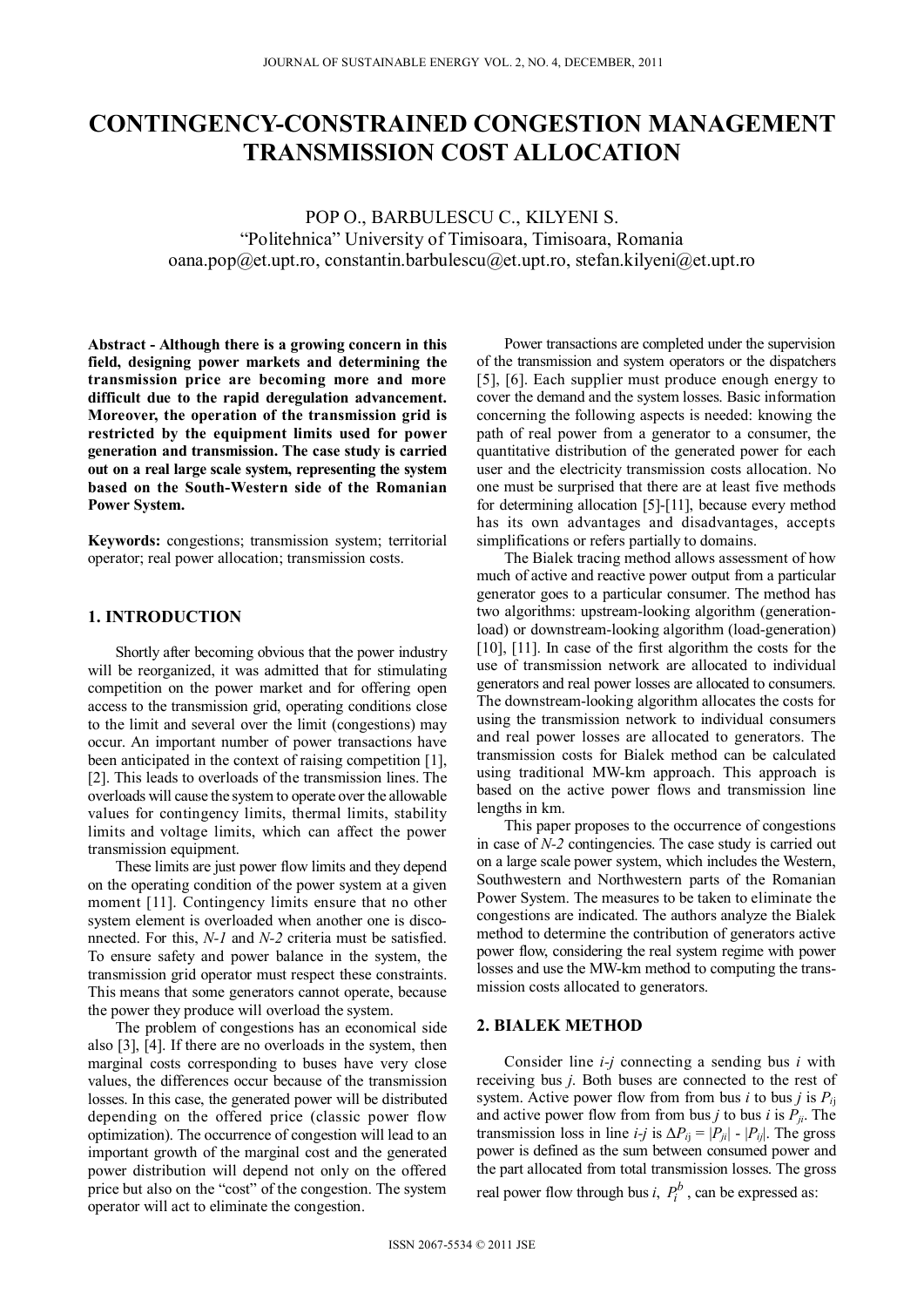$$
P_i^b = \sum_{j \in N_i} \left| P_{ij}^b \right| + P_{gi} \; ; \quad i \in N \tag{1}
$$

where:

 $N_i$  - subset of buses supplying directly bus *i*;

 $P_{ii}^{b}$  - gross real line flow through the network elements *i-j*;

*Pgi* - real generated power in bus *i.* 

The term  $\left| P_{ij}^b \right|$  can be replace by  $(P_{ij}^b / P_j^b) P_j^b$ . Considering the real power loss, the relation (1) becomes:

$$
P_i^b - \sum_{i \in N_i} \left( \frac{|P_{ji}| - \Delta P_{ij}}{P_j} \cdot P_j^b \right) = P_{gi} \tag{2}
$$

where:

 $P_{ji}$  - real power flow through the network elements *i-j*;

*Pj* - real power injected in bus *j*.

The matrix form of relation (2) is:

$$
P_g = A^{g-c} \cdot P^b \tag{3}
$$

where:

 $P^b$  - array of gross bus flows;

 $P_{\alpha}$  - bus generation array;

 $A^{g-c}$  - the upstream distribution matrix having its elements defined by relation:

$$
a_{ij}^{g-c} = \begin{cases} l & \text{if } i = j \\ \frac{|P_{ji}| - \Delta P_{ij}}{P_j} & \text{if } i > j, j \in N_i \\ 0 & \text{if } i > j, j \notin N_i \text{ or } i < j \end{cases}
$$
 (4)

From relation (3) results  $P_i^b$  for each bus:

$$
P_i^b = \sum_{k \in N} \left( a i_{ik}^{g-c} \cdot P_{gk} \right); \quad i \in N \tag{5}
$$

The net power is defined being the difference between the generated power and the part allocated from total transmission losses. The net real power flow through bus *i*,

 $P_i^n$ , can be expressed as:

$$
P_i^n = \sum_{j \in N_i} \left| P_{ij}^n \right| + P_{ci} \quad i \in N \tag{6}
$$

where:

 $N_i$  - subset of buses supplying directly bus *i*;

 $P_{ii}^{n}$  - the net real line flow through the network elements *i-j*, *Pci* - real consumed power in bus *i.* 

As an analogy with the previous algorithm, the relation (6) can be written as:

$$
P_i^n - \sum_{i \in N_i} \left( \frac{|P_{ji}| - \Delta P_{ij}}{P_j} \cdot P_j^b \right) = P_{ci} \tag{7}
$$

which in matrix form means:

$$
P_c = A^{c-g} \cdot P^n \tag{8}
$$

where:

 $P^n$  - net bus flow array;

*P<sub>c</sub>* - consumed power array;

 $A^{c-g}$  - the downstream distribution matrix, its elements being defined as following:

$$
a_{ij}^{c-g} = \begin{cases} \nI & \text{if } i = j \\ \n-I_{ji} \mid -\Delta P_{ij} & \text{if } i < j, j \in N_i \\ \n0 & \text{if } i < j, j \notin N_i \text{ or } i > j \n\end{cases} \tag{9}
$$

From relation (8) results  $P_i^n$  for each bus:

$$
P_i^n = \sum_{k \in N} \left( a i_{ik}^{c-g} \cdot P_{ck} \right); \quad i \in N \tag{10}
$$

The transmission cost can be calculated for both generators and consumers using MW-km method. The following formula will be used:

$$
C_{tu} = C_T \cdot \frac{\sum\limits_{ij \in L} (c_{ij} \cdot \ell_{ij} \cdot P_{iju})}{\sum\limits_{k \in U} \sum\limits_{ij \in L} (c_{ij} \cdot \ell_{ij} \cdot P_{ijk})}
$$
(13)

where:

 $C_{tu}$  – transmission hourly cost for transaction *u* [\$/h];

 $L_{ii}$  – length of line *ij* [km];

 $c_{ij}$  – unit transmission cost of line *ij* [\$/MW · km];

 $P_{iiu}$  – real power flow on line *ij*, due to transaction *u* [MW];

*U* – set of transactions,

*L* – set of lines.

For upstream-looking algorithm the term  $P_{ji}$  is determined as:

$$
P_{ij}^{generator} = \frac{P_{ij}^b}{P_i^b} \sum_{k \in N} (ai_{ik}^{g-c} \cdot P_{gk})
$$
 (14)

and for downstream-looking algorithm

$$
P_{ij}^{consumer} = \frac{P_{ij}^n}{P_i^n} \sum_{k \in N} (ai_{ik}^{c-g} \cdot P_{ck})
$$
 (15)

### **3. CASE STUDY**

The power system based on the South-Western side of the Romanian Power System is used as a case study. It has 88 buses, 35 sources and 42 consumers. The obtained operating condition in case of simultaneously disconnection of one circuit of the double circuit 220 kV OHL P.D.F.A-Resita, respectively Resita-Timisoara is presented in figure 1.

These simultaneous disconnections caused the overloading to 107% of the second line circuit of PDFA-Resita. Bus voltage levels are within the admissible domain. Hourly system operation cost is 126,667 \$/h and the penalty cost is low (15,254.5 \$/hr).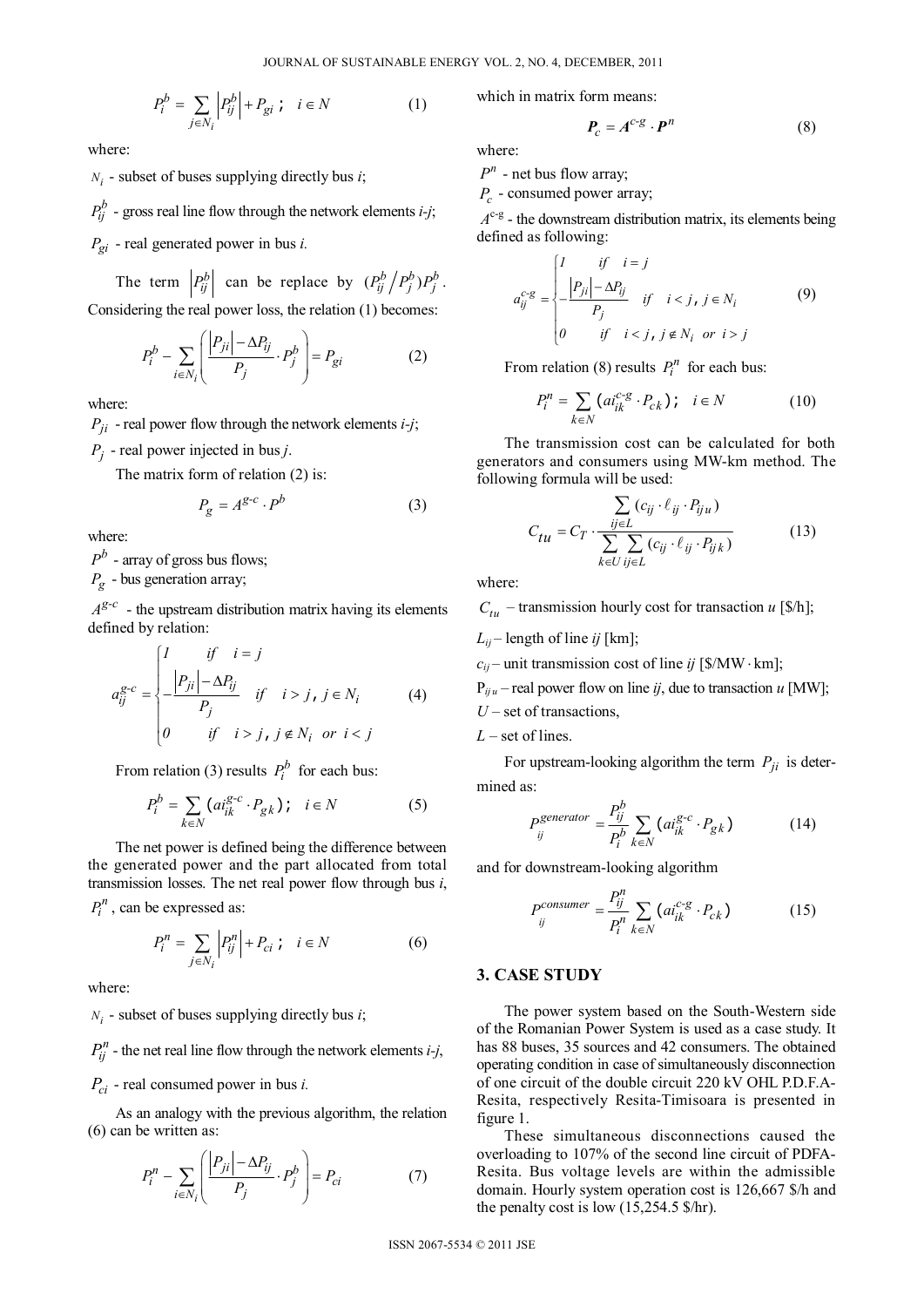For local marginal prices, the maximum value is obviously localized in Resita and Iaz area and minimum values belong to P.D.F.A, Calafat and Turnu-Severin areas. To eliminate the congestion the power consumption in Resita A, Resita and Resita B buses has been reduced with 65 MW by the TSO. The hourly cost value is 122522.72 \$/h. All local marginal prices are around 42 \$/MWh value.



**Fig. 1. Operating condition with congestion on Portile de Fier-Resita OHL** 

The obtained operating condition after solving the congestion is presented in fig.2. Also, the generated power at PDF groups, Iernut and Sibiu has been reduced. In case of the Rovinari 5, Paroseni, Mintia 3 and Mintia 6 generating units, the power has been increased. Another category of groups has the same value (Hasdat, Calafat, Tr.S.ES, Sacalaz, Lotru). The redispatching mechanism is presented in Table I.

**Table 1. Redispatching the generating units** 

| <b>Generator Name</b> | <b>P.D.F.6</b> | <b>LOTRU2</b> | <b>MINTIA 6</b> | <b>MINTIA3</b>  | <b>RETEZAT1</b> | <b>P.D.F.5</b> | <b>LOTRU1</b> | P.D.F 2       | P.D.F3         |
|-----------------------|----------------|---------------|-----------------|-----------------|-----------------|----------------|---------------|---------------|----------------|
| Congestion            | 135.0          | 151.6         | 180.8           | 184.2           | 64.6            | 135.0          | 169.4         | 135.0         | 135.0          |
| Without congestion    | 125.6          | 152.1         | 140.0           | 140.0           | 100.0           | 125.6          | 170.0         | 125.6         | 125.6          |
|                       |                |               |                 |                 |                 |                |               |               |                |
| <b>Generator Name</b> | <b>P.D.F4</b>  | P.D.F 1       | <b>MINTIA 5</b> |                 |                 |                |               |               |                |
|                       |                |               |                 | <b>IERNUT 6</b> | <b>IERNUT5</b>  | <b>ROVIN3</b>  | <b>ROVIN5</b> | <b>ROVIN4</b> | <b>BARU MA</b> |
| Congestion            | 135.0          | 135.0         | 45.2            | 141.4           | 141.4           | 208.8          | 208.8         | 187.8         | 18.6           |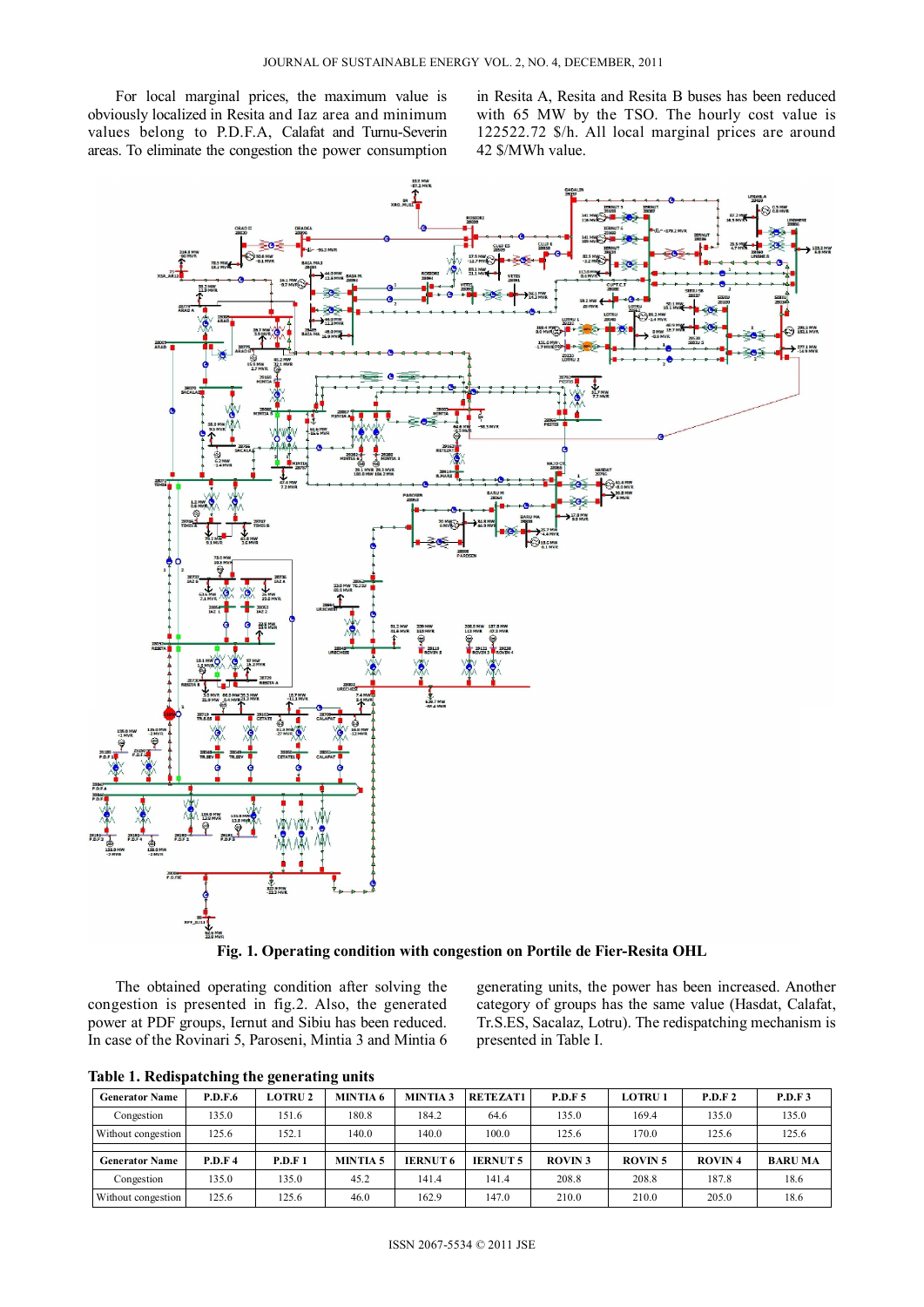| <b>Generator Name</b> | <b>HASDAT</b> | <b>CALAFAT</b>  | <b>ARAD B</b>  | <b>SACALAZ</b> | <b>LOTRU</b> | <b>BAIA MA3</b> | <b>TIMIS A</b> | <b>IAZB</b>  | <b>IERNUT</b> |
|-----------------------|---------------|-----------------|----------------|----------------|--------------|-----------------|----------------|--------------|---------------|
| Congestion            | 45.4          | 14.8            | 15.9           | 6.2            | 89.2         | 16.1            | 1.2            | 75.0         | 82.5          |
| Without congestion    | 45.4          | 14.8            | 15.9           | 6.2            | 89.2         | 16.1            | 1.2            | 75.0         | 82.5          |
|                       |               |                 |                |                |              |                 |                |              |               |
| Generator Name        | <b>CETATE</b> | <b>RESITA B</b> | <b>ORAD II</b> | <b>PAROSEN</b> | TR.S.ES      | <b>CLUJ ES</b>  | <b>UNGHE.A</b> | <b>SIBIU</b> |               |
| Congestion            | 81.8          | 10.1            | 50.6           | 70.0           | 66.0         | 17.5            | 0.5            | 295.5        |               |
| Without congestion    | 81.8          | 10.1            | 50.6           | 70.0           | 66.0         | 17.5            | 0.5            | 300.0        |               |





**Fig.2. Operating condition with congestion solved on Portile de Fier-Resita OHL** 

For the computing of the transmission cost allocated to generators, Mathematica® environment has been used. The application software TAPQ (Tracing for Real and Reactive Power) has been developed by the author [11].

This application is applied for regime with congestion (Figure 1) and regime with congestion solved (Figure 2). In the following the results for generators contribution on line and transmission cost allocated to generators are analyzed.

The contribution of each generator to real power flow through the network elements is computed using the relation

(14). Some of values obtained are presented in Table II, containing the contribution of generators to lines P.D.F.A – Resita, Resita-Timis, P.D.F.A – P.D.FIE and P.D.FIE – Urechesti before and after congestion is solved. It can be observed that in both cases groups of P.D.F has the significant contribution, followed by generator of bus Cetate.

For lines P.D.F.A – Resita and P.D.FIE – Urechesi the contribution of each P.D.F group is diminished from 68.7 MW to 57.58 MW and from 25.83 MW to 24.98 MW. These values belong to groups P.D.F 1, 2 and 6.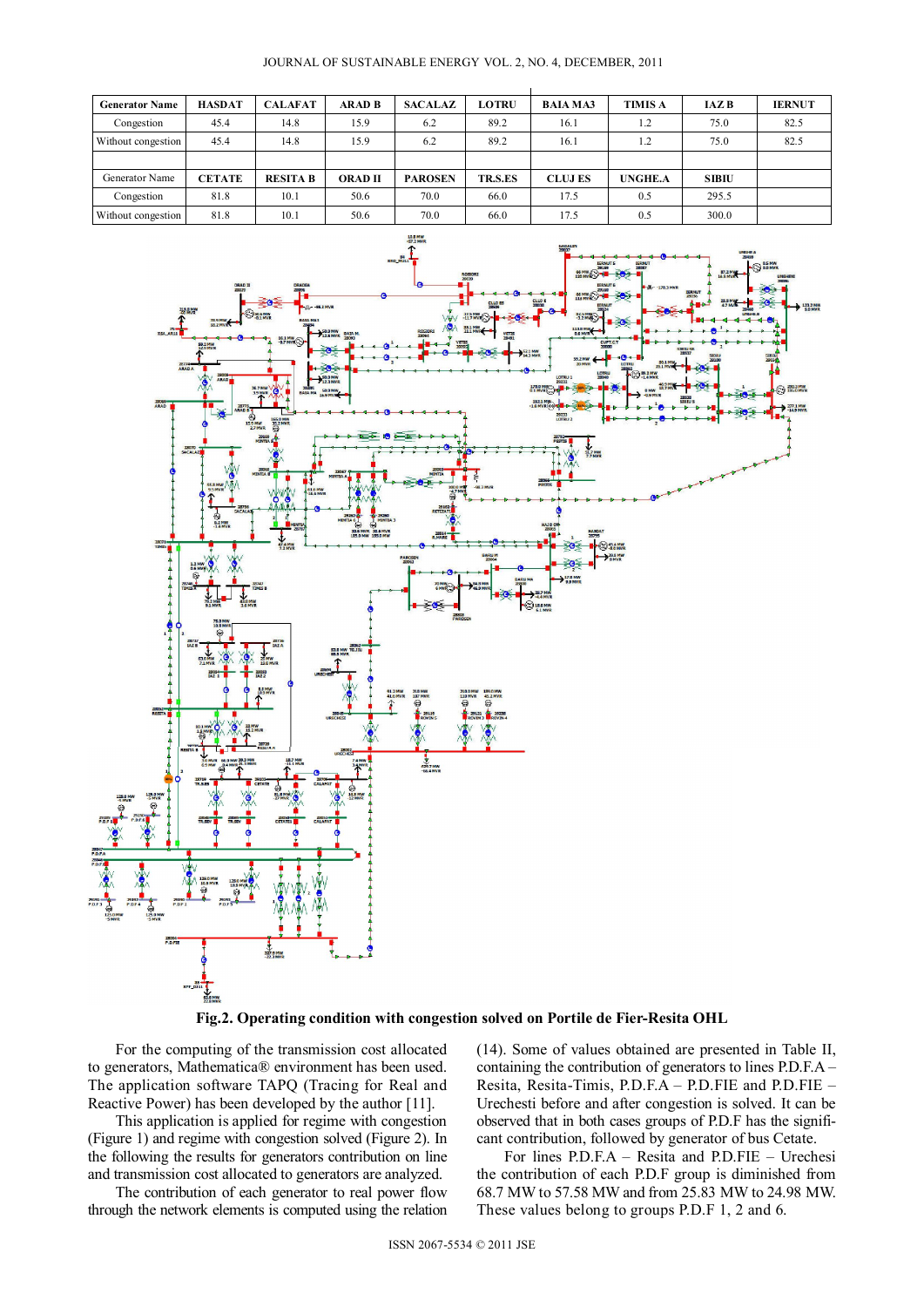Also, it should be mentioned the same contribution of groups P.D.F 3, P.D.F 4 and P.D.F 5 on line P.D.FIE – Urechesi for 46.92 MW after resolving the congestion.

**Table 2. The contribution of generators on lines** 

|                   | Line Resita - Timis |                    |  |  |  |  |
|-------------------|---------------------|--------------------|--|--|--|--|
| <b>Generators</b> | Congestion          | Without congestion |  |  |  |  |
| P.D.F1            | 36.62373            | 44.2407            |  |  |  |  |
| P D F 6           | 36.62373            | 44.2407            |  |  |  |  |
| P D F 2           | 36.62373            | 44.2407            |  |  |  |  |
| <b>CALAFAT</b>    | 6.646528            | 8.770648           |  |  |  |  |
| <b>CETATE</b>     | 12.09939            | 15.78012           |  |  |  |  |
| TR.S.ES           | 7.161973            | 9.299001           |  |  |  |  |
| <b>JAZB</b>       | 1.020921            | 2.228129           |  |  |  |  |
| P.D.F3            | $\theta$            | $\theta$           |  |  |  |  |
| P D F 4           | $\theta$            | $\theta$           |  |  |  |  |
| P.D.F 5           | $\theta$            | $\theta$           |  |  |  |  |
| Total [MW]        | 136.8               | 168.8              |  |  |  |  |

|                   | <b>Line PDFA - PDFIE</b> |                    |  |  |  |  |
|-------------------|--------------------------|--------------------|--|--|--|--|
| <b>Generators</b> | Congestion               | Without congestion |  |  |  |  |
| P.D.F1            | 12.15389                 | 15.45217           |  |  |  |  |
| P.D.F 6           | 12.15389                 | 15.45217           |  |  |  |  |
| P.D.F 2           | 12.15389                 | 15.45217           |  |  |  |  |
| <b>CALAFAT</b>    | 1.004445                 | 1.386479           |  |  |  |  |
| <b>CETATE</b>     | 5.216549                 | 7.188494           |  |  |  |  |
| TR.S.ES           | 2.376762                 | 3.247909           |  |  |  |  |
| IAZ B             | 0                        | $\theta$           |  |  |  |  |
| P.D.F3            | 134.5802                 | 125.3402           |  |  |  |  |
| P D F 4           | 134.5802                 | 125.3402           |  |  |  |  |
| P.D.F 5           | 134.5802                 | 125.3402           |  |  |  |  |
| Total [MW]        | 448.8                    | 434.2              |  |  |  |  |

|                   | Line PDFIE - Urechesi |                    |  |  |  |
|-------------------|-----------------------|--------------------|--|--|--|
| <b>Generators</b> | Congestion            | Without congestion |  |  |  |
| P.D.F1            | 25.82796              | 24.98044           |  |  |  |
| P.D.F 6           | 25.82796              | 24.98044           |  |  |  |
| P D F 2           | 25.82796              | 24.98044           |  |  |  |
| <b>CALAFAT</b>    | 2.134523              | 2.241422           |  |  |  |
| <b>CETATE</b>     | 11.08557              | 11.62113           |  |  |  |

**Table 3. Transmission cost allocated to generators** 

|                   | <b>Line PDFIE - Urechesi</b> |                    |  |  |  |  |
|-------------------|------------------------------|--------------------|--|--|--|--|
| <b>Generators</b> | Congestion                   | Without congestion |  |  |  |  |
| TR.S.ES           | 5.050802                     | 5.250665           |  |  |  |  |
| <b>JAZB</b>       |                              |                    |  |  |  |  |
| P.D.F 3           | 52.71507                     | 46.91516           |  |  |  |  |
| P.D.F 4           | 52.71507                     | 46.91516           |  |  |  |  |
| P.D.F 5           | 52.71507                     | 46.91516           |  |  |  |  |
| Total [MW]        | 253.9                        | 234.8              |  |  |  |  |

For determining the transmission costs allocated to generators, the unit cost of transmission lines of 2 \$/MW·km is considered. The results obtained are presented in Table III. For system analyzed, generators from buses Unghe.A, Timis A, Sacalaz, Baia Ma3, Cluj Es, Orad II, Parosen and Iernut supplies only the local consumers. For these generators the transmission cost is 0 \$/h.

We should expect in both cases (with congestion and with congestion solved), that the cost allocation to generator Sibiu (2577.79 \$/h and 2658.64 \$/h) to be much higher in value that the cost allocation to generator Mintia 3 (1853.61 \$/h and 1497.90 \$/h), because generator Sibiu uses the transmission network much more. Active power generated for generator Sibiu is 295.5 MW (regime with congestion) and 300 MW (regime with congestion solved).

According to the results shown in Table I some generators produced the same value of active power in both cases. For these generators the transmission cost in case of regime with congestion solved is greater than in case of regime with congestion. Generators Calafat, Cetate and TR.S.ES are some of these examples. This is due to dispatching the generating group P.D.F 1, P.D.F 2 and P.D.F 6 and reducing the consumed power in Resita A, Resita and Resita B buses.

The smallest values of transmission cost are alocated to genetators Baru Ma (2.19 \$/h, 2.24 \$/h), Arad B (0.00001 \$/h, 0.00004 \$/h) and Resita B (0 \$/h, 0.0002 \$/h), because of the smallest uses of transmission network. The cost allocate to generator Resita B is zero in case of regime presented in Figure 1, because supply only to local consumer.

|                   | Transmission cost allocated to generator [\$/h] |                |         |          |                    |               |          |               |              |
|-------------------|-------------------------------------------------|----------------|---------|----------|--------------------|---------------|----------|---------------|--------------|
|                   | <b>P.D.F1</b>                                   | <b>P.D.F 6</b> | P.D.F 2 | Calafat  | Cetate             | <b>TR.SEV</b> | P.D.F3   | <b>P.D.F4</b> | P.D.F 5      |
| Congestion        | 995.03                                          | 995.03         | 995.03  | 140.87   | 559.44             | 201.32        | 1109.28  | 1109.28       | 1109.28      |
| Congestion solved | 997.02                                          | 997.02         | 997.02  | 152.47   | 596.23             | 216.41        | 1038.77  | 1038.77       | 1038.77      |
|                   |                                                 |                |         |          |                    |               |          |               |              |
|                   | Mintia 3                                        | Mintia 6       | Rovin 3 | Rovin 5  | Rovin <sub>4</sub> | Hasdat        | Retezat1 | Mintia 5      | Lotru        |
| Congestion        | 1853.61                                         | 1819.26        | 1913.62 | 1913.56  | 1721.31            | 196.22        | 403.46   | 338.26        | 1221.86      |
| Congestion solved | 1497.90                                         | 1497.90        | 1960.36 | 1960.36  | 1914.45            | 203.29        | 642.89   | 344.50        | 1240.52      |
|                   |                                                 |                |         |          |                    |               |          |               |              |
|                   | Lotru 1                                         | Lotru 2        | Sibiu   | Iernut 5 | Iernut 6           | Baru Ma       | Arad B   | Iaz B         | Resita B     |
| Congestion        | 2339.51                                         | 2092.81        | 2577.79 | 382.07   | 382.07             | 2.19          | 0.00001  | 56.24         | $\mathbf{0}$ |
| Congestion solved | 2382.63                                         | 2131.31        | 2658.64 | 438.94   | 427.03             | 2.24          | 0.00004  | 52.96         | 0.0002       |
| Total [\$/h]      |                                                 |                |         |          | 26428.41           |               |          |               |              |